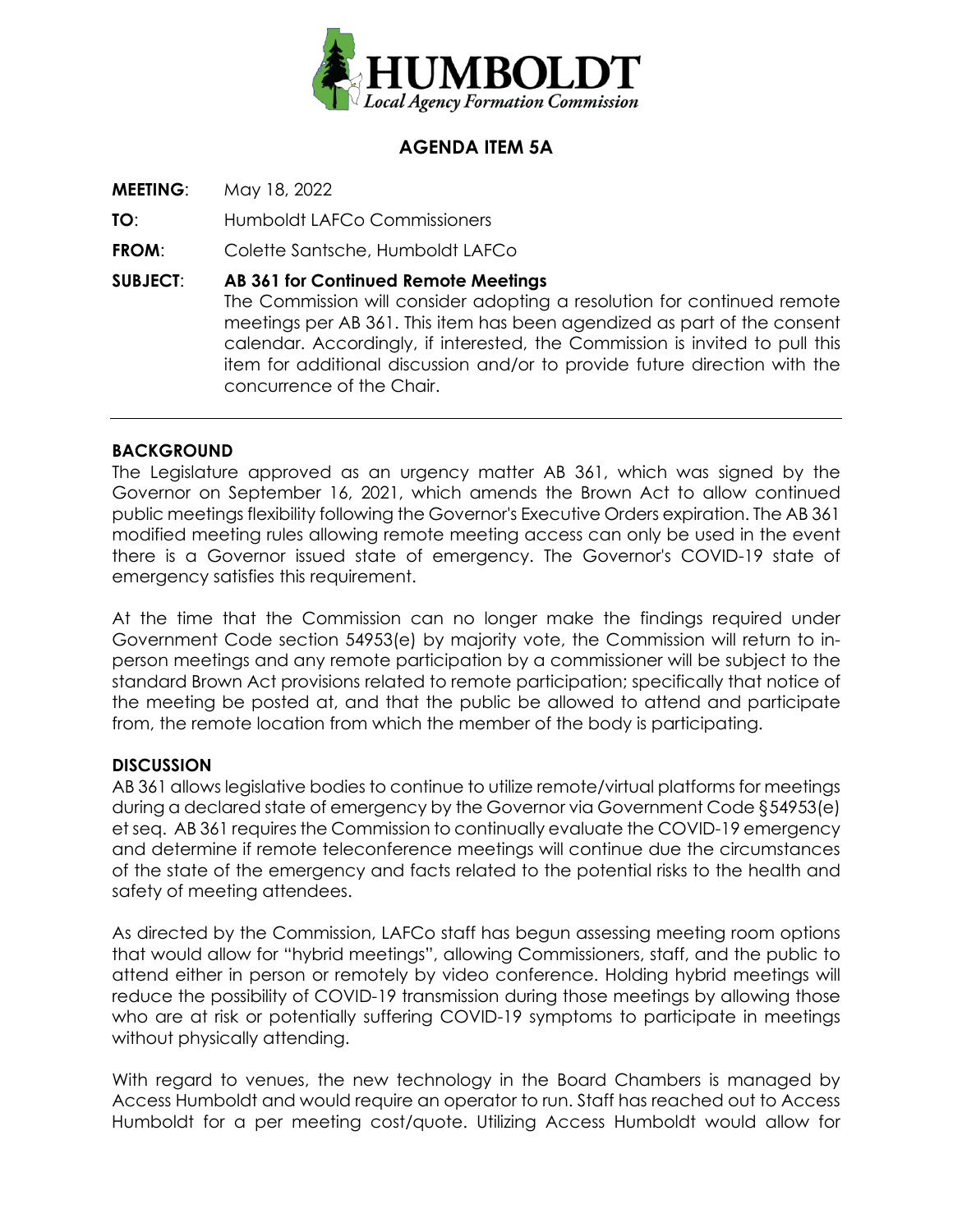meetings to be live streamed on youtube, archived for later viewing, and broadcasted on local cable TV.

Alternately, LAFCo staff reached out to the Humboldt Bay Municipal Water District (HBMWD) about possible use of their venue. The Commission previously used HBMWD's meeting space for several months back in 2016 when the Board Chambers were being renovated. General Manager John Friedenbach recently confirmed that the District allows outside agencies to use their conference room for meetings at no cost. They require an insurance certificate and state in the reservation contract that they reserve the right to cancel any reservation if they need a special board meeting (which is very rare that they cannot work around a set schedule). Below is a summary of what they provide:

- Overhead projector and screen.
- Internet connection.
- Telephone conference system.
- Owl video and sound device. (HBMWD indicated they would need to discuss some sort of fee for use of this device). No other camera system.
- 7 chair dais. Dais is wheelchair accessible.
- 1 large conference room table for staff in front of dais.
- Room seating capacity is 47 total and we have that many chairs in the room.
- 9 off street parking spots in the back of the building in the alley, plus one handicap space. During a week day, 7 are occupied by district staff.
- Street parking on 7th is limited to 2 hour by EPD.
- We do not allow food or beverages in the room. Water is ok.
- LAFCo would have to provide hearing assistance devices or other ADA accommodation devices, as needed (not provided).

Staff will continue to assess options and costs for hybrid meetings and will bring back a future agenda item for Commission consideration.

#### **RECOMMENDATION**

Staff recommends the Commission adopt Resolution No. 2022-05, authorizing remote teleconference meetings of the Commission pursuant to the AB 361, and direct staff to return with extension resolutions for the Commission's consideration for each meeting as warranted, with additional information regarding hybrid meeting options and costs for consideration.

#### *Attachments*

Resolution No. 2022-05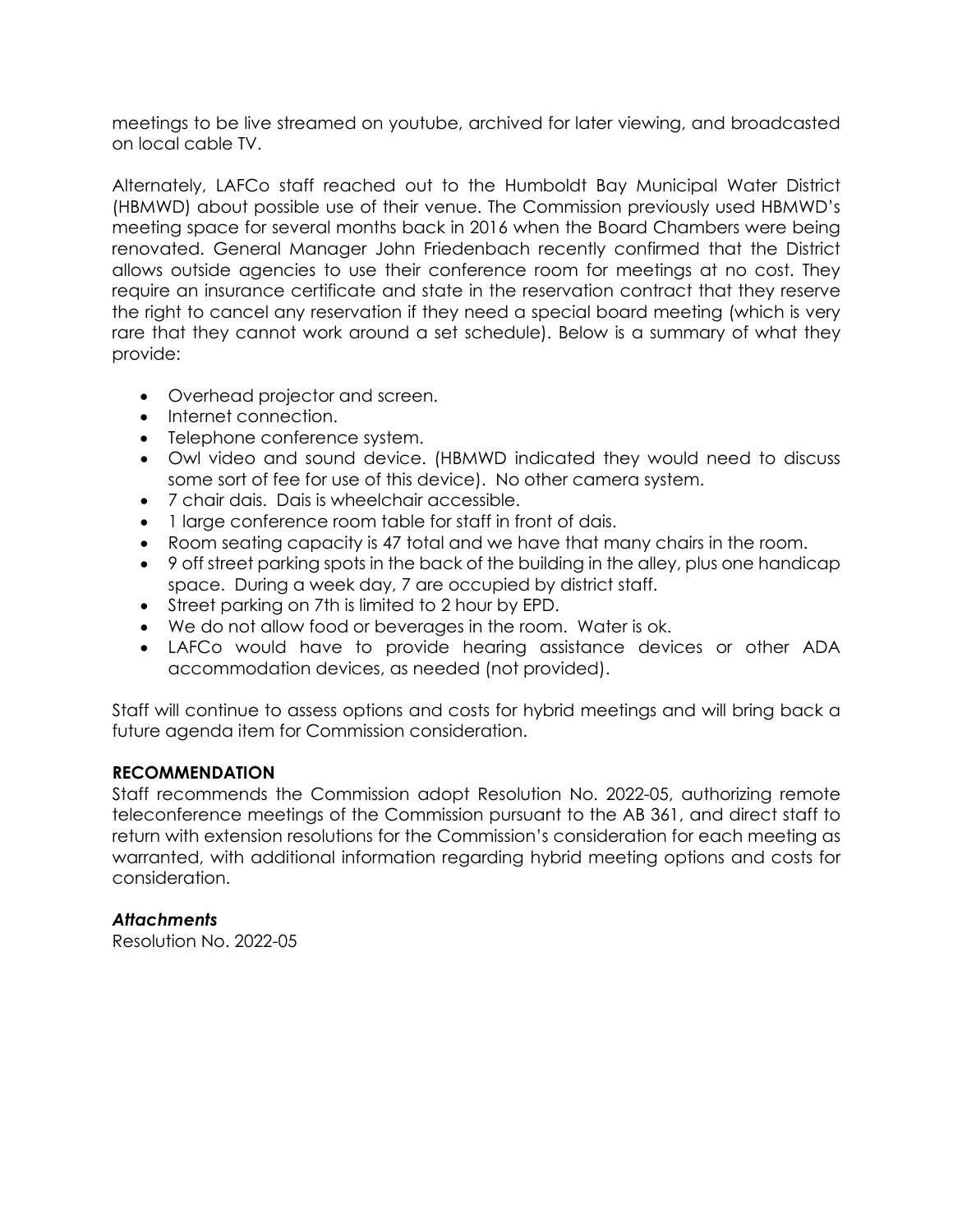

## **RESOLUTION NO. 22-05**

### **DECLARING ITS INTENT TO CONTINUE REMOTE TELECONFERENCE ONLY MEETINGS DUE TO THE GOVERNOR'S PROCLAMATION OF STATE EMERGENCY AND STATE REGULATIONS RELATED TO PHYSICAL DISTANCING DUE TO THE THREAT OF COVID-19**

WHEREAS, the Humboldt Local Agency Formation Commission, hereinafter referred to as the "Commission," is committed to preserving and promoting public access and participation in meetings of the Commission; and

WHEREAS, all meetings of Commission are open and public, as required by the Ralph M. Brown Act (Cal. Gov. Code 54950 – 54963), so that any member of the public may attend, participate, and observe the Commission conduct its business; and

WHEREAS, the Brown Act, Government Code section 54953(e), makes provisions for remote teleconferencing participation in meetings by members of a legislative body, without compliance with the requirements of Government Code section 54953(b)(3), subject to the existence of certain conditions; and

WHEREAS, a required condition is that a state of emergency is declared by the Governor pursuant to Government Code section 8625, proclaiming the existence of conditions of disaster or of extreme peril to the safety of persons and property within the state caused by conditions as described in Government Code section 8558; and

WHEREAS, such conditions now exist in the State, specifically, the Governor of the State of California proclaimed a state of emergency on March 4, 2020, related to the threat of COVID19, which remains in effect; and

WHEREAS, the proliferation of the Delta and Omicron variants of the virus continues to pose imminent risk to health and safety and directly impacts the ability of the public and the Commission to meet safely in person, accordingly, the Commission hereby recognizes the proclamation of state of emergency by the Governor of the State of California and the regulations of Cal/OSHA recommending physical distancing; and

WHEREAS, to allow for physical distancing and remote meeting attendance, the Commission does hereby find that the Commission shall conduct their meetings without compliance with paragraph (3) of subdivision (b) of Government Code section 54953, as authorized by subdivision (e) of section 54953, and that the Commission shall comply with the requirements to provide the public with access to the meetings as prescribed in paragraph (2) of subdivision (e) of section 54953; and

WHEREAS, the Commission meetings will be accessible to the public to attend electronically or via phone.